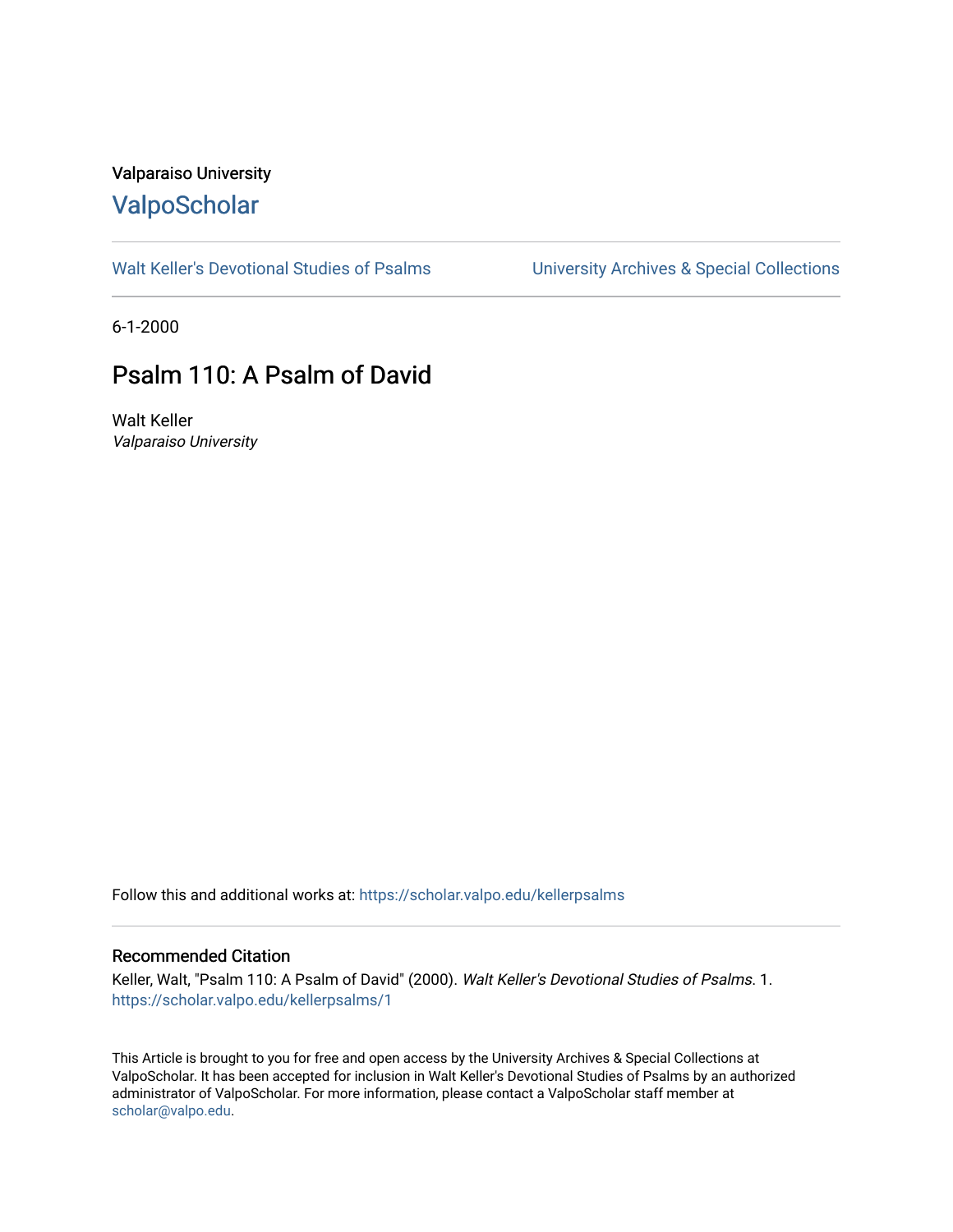# **Psalm 110 A Psalm of David** (NRSV) (LW)

#### **Introduction to Psalm 110**

With this Psalm it is most important to read it, as in fact all of the Psalms must be read, in several tiers or strata. There is first of all the original occasion and intention, to the extent to which that can be recovered in our day. There is general agreement among students of the Psalter that this is a royal Psalm which, like Psalm 2, was composed to celebrate the enthronement of a king, chosen by Yahweh and promised victory over his enemies. Although the Psalm is conventionally attributed to David, it may well have been composed at any number of times in the history of Israel and Judah. Secondly, by the time of Jesus the Psalm was interpreted by the scribes and rabbis as referring to the Messiah, an opinion Jesus shared. And thirdly, the early church quoted this Psalm, particularly verses 1 and 4, more frequently than any other Old Testament passage, and uniformly applied it to Jesus as the Messiah.

### *The Psalmist announces the theme of the Psalm*

## **V. 1** **1a The LORD** (Yahweh) **says to my lord** (the king)**, 1b "Sit at my right hand until I make your enemies your footstool."**

Notice that the word "lord" is used in both its senses in this verse. Its first use is as the translation for the name of the God of Israel, Yahweh. The second use is as a reference to one's earthly lord, namely, the king. The Psalmist is saying that Yahweh is addressing his lord, the king, with the words in verse 1b. This makes it difficult to think of David, the first king of Israel and Judah, as the author. In Psalm 2:7, in the other famous enthronement Psalm in the Psalter, David says, "Yahweh said to *me*." There David, the traditional author of the Psalm and the newly enthroned king, refers to himself in the first person. Here in Psalm 110, the king is referred to in the third person. A third party, in all probability another poet, notes that Yahweh addressed his lord, king David – or some later king. If that is the case, it would be more accurate to read this as a Psalm *about* David instead of as a Psalm *by* David.

However that may be, it is clear that by the time of Jesus both he and his debating opponents, the Pharisees, were agreed that this was a messianic Psalm written by David. In a story recorded by all of the Synoptic Gospels (Matthew 22:41-46; Mark 12:35-37; Luke 20:41-44) Jesus uses this authorial identification to press a debating point relating to the identity of the messianic son of David. David says, "Yahweh addresses my lord (that is, the Messiah)." Read thus, the Psalm says that David acknowledges the lord Messiah to be his lord. How, Jesus wants to know, does the fact that David calls the Messiah his living superior comport with the undoubted tradition that the Messiah is David's son (descendant)? It was a question about messianic identity which Jesus' detractors could not answer.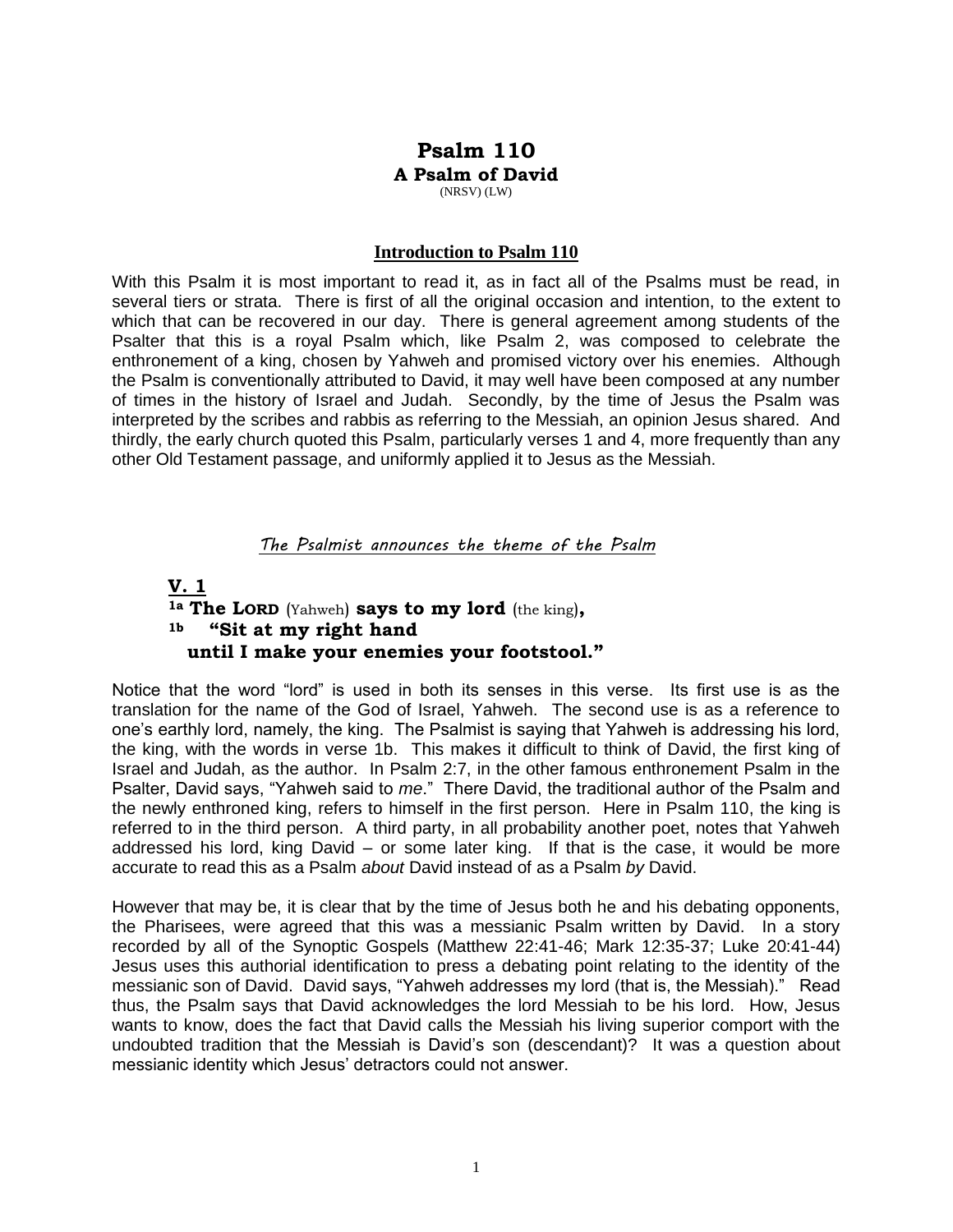But Jesus did not ask the question simply to shut the Pharisees up. It was intended also as an indirect witness to his own identity. The question could be answered if, instead of thinking of Messiah as *either* David's lord *or* as David's descendant, one thinks of Messiah as *both* David's lord *and* as David's descendant. It is thus a hint from Jesus that the Messiah is simultaneously *both* already in the time of David his living Lord *and* long after the time of David his distant descendant. That Jesus should turn out to be this Messiah is the theme of the Gospels. When the story is completed, his disciples will begin to understand not only that *prior* to his incarnation is Jesus the everlasting Lord, but that *in* the incarnation he is also the earthly descendant of David.

Back in the days of the Old Testament, whoever would "sit at the right hand" of a king on formal occasions was next to him in rank and identified as the official empowered to represent the king and carry out is policy. In verse 1 Yahweh authorized the messianic king to occupy the place of great honor and powerful office at his right hand. This part of the verse is quoted four times in the New Testament as authority for confessing that Jesus the Messiah now "sits at the right hand of God" (see Acts 2:32-36; Ephesians 1:20-21; Colossians 3:1; and Hebrews 1:13). The theme of Jesus' ascension in victory to the seat of honor and power at the right hand of God makes this a fitting Psalm for use on the day of *The Ascension of our Lord*. The phrase made its way into the Apostles Creed, when in the Second Article we confess: "I believe in Jesus Christ, God's only Son, our Lord, who … ascended into heaven and sits at the right hand of God the Father Almighty."

"To make one's enemies into a footstool" is a symbolic way of declaring complete victory (see also Psalm 8:6b). The word "until" is not intended to limit the time of sitting at the right hand of Yahweh, as though once the enemies had been overcome the king no longer could sit at Yahweh's right hand. To avoid this misimpression the REB has nicely paraphrased, "Sit at my right hand, and I shall make your enemies your footstool." Thus at his coronation the Davidic king was given the repeated promise, as he had also been in Psalm 2, that Yahweh would secure his victory over all his enemies. After Israel no longer had kings, they no longer enjoyed political autonomy and were always a nation subject to the hegemony of foreign rulers. Thus the passage came to be understood in a future Messianic sense. Someday the Messiah would come, and then Yahweh would give them the victory over their enemies.

It is useful to understand that kings and nations were regarded as foes, not necessarily because of some specific quarrel or conflict with Israel, although that too was often the case. But they were regarded as enemies because their rulers were not appointed by Yahweh; they owed their allegiance to other gods. Moreover, other nations and kings institutionalized in their governments an exception to Yahweh's world-wide sovereignty. For those reasons alone these nations will be judged and defeated by God and his earthly messianic agent, so that all the earth might acknowledge Yahweh as the sole Sovereign. In actual fact the enmity was usually exacerbated by injuries and cruelties. In Jesus' day those enemies were the Romans.

But in fact Jesus did not lift a finger to rid his countrymen of the Roman political rule. His program for the universal rule of God lay elsewhere. It lay in acknowledging that Jesus had in fact been given all authority in heaven and on earth; he it is who is sitting at God's right hand. His disciples lived by that premise: Jesus is Lord! Their mission in turn is to make disciples of all the nations through baptism in the name of the now-revealed Triune God and through being trained in obedience to his commands. After his resurrection from the dead, his disciples began to understand that through Jesus God had secured victory over those enemies more fundamentally named Sin and Death and the Devil.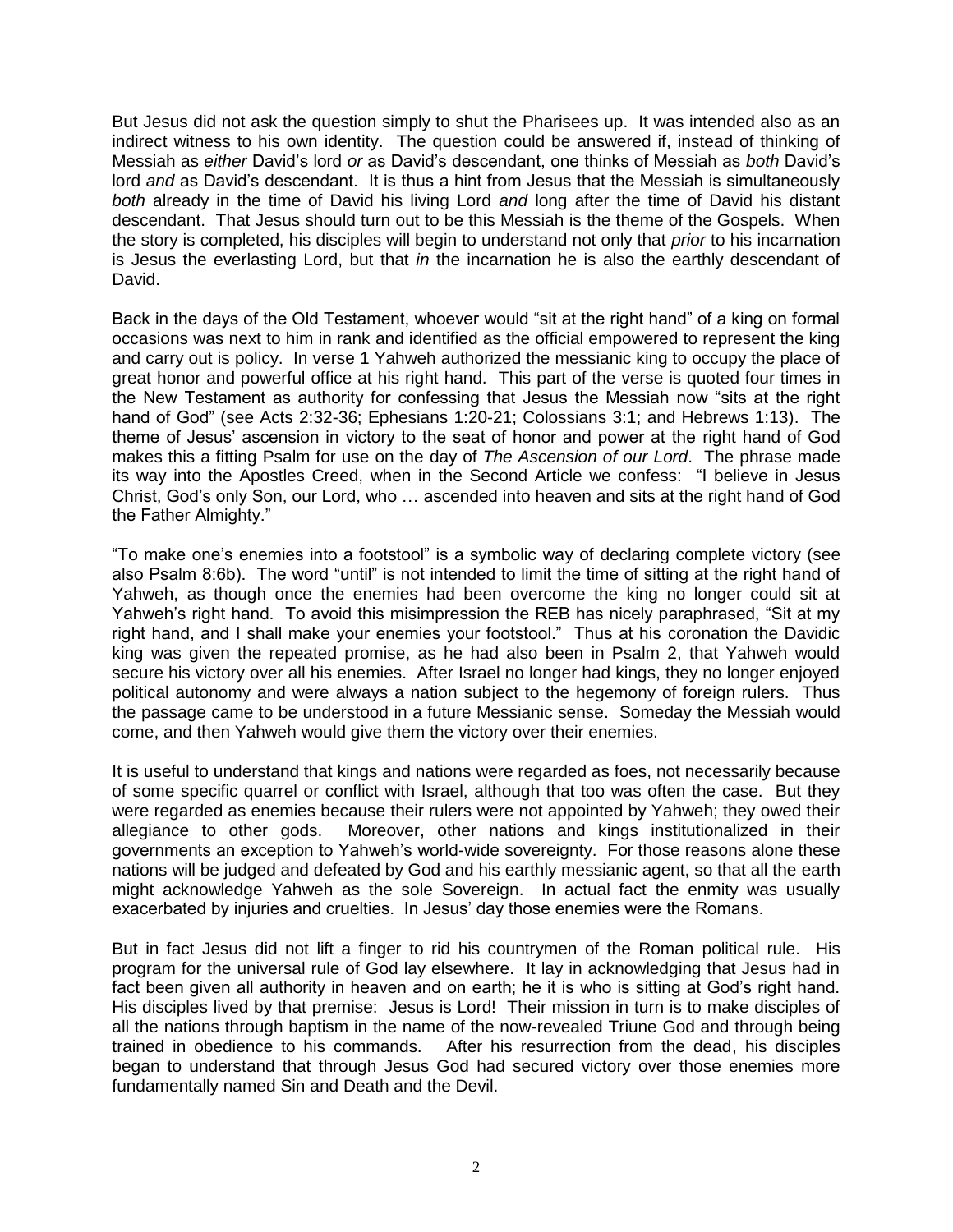### *The Psalmist addresses the king*

# **Vv. 2-4 <sup>2</sup> The LORD sends out from Zion your mighty scepter. Rule in the midst of your foes.**

Yahweh will see to it that the dominion of the newly enthroned messianic king will move outward from Zion into wider areas, despite the opposition of the enemies. When applied to Jesus the Messiah, this Psalm may have suggested to Luke the theme of his book of the Acts of the Apostles. In Acts 1:8b Jesus, who is about to ascend into heaven, instructs his disciples to bear witness in expanding circles, beginning in Jerusalem, moving outward to Judea and Samaria, and finally going out to all the ends of the earth.

# **<sup>3</sup> Your people will offer themselves willingly on the day you lead your forces on the holy mountains. From the womb of the morning, like dew, your youth will come to you.**

- **3 (REB) You gain the homage of your people on the day of your power. Arrayed in holy garments, a child of the dawn, you have the dew of your youth.**
- **3 (NAB) Yours is princely power in the day of your birth, in holy splendor; before the daystar, like the dew, I have begotten you.**
- **3 (TEV) On the day you fight your enemies, your people will volunteer. Like the dew of early morning your young men will come to you on the sacred hill.**

The Hebrew text of this verse is unclear; that is why you will find so many different translations into English. The general idea is, I think, clear. When the king moves outward from Zion to do battle against the enemies, his people willingly volunteer their service for the cause. As surely as the dew appears on the grass in the morning, so surely will the youth of the people join in the ranks of his army. And when the Messianic King turns out to be Jesus, how much more will not his people enlist in his cause!

The NAB follows the Septuagint (the translation from Hebrew into Greek about 200 B.C.) and the Vulgate (Jerome's translation of the Bible into Latin in 384 A.D.). It offers its attractive alternative English translation. On the day of his enthronement the king is, as it were, born as the messianic heir. And on that birthday he receives his princely power along with his splendid attire. That birth takes place when Yahweh has begotten the Psalmist's lord, the king. This recalls the language of begetting in Psalm 2:7-8. This begetting takes place before the daystar, that is, before the sun, had been created. In other words the king is begotten in Yahweh's plan from all eternity. That begetting takes place in a mysterious manner, like the appearance of the dew in the morning. This reading seems to lean heavily on the Christian reading of the mysterious verse that follows.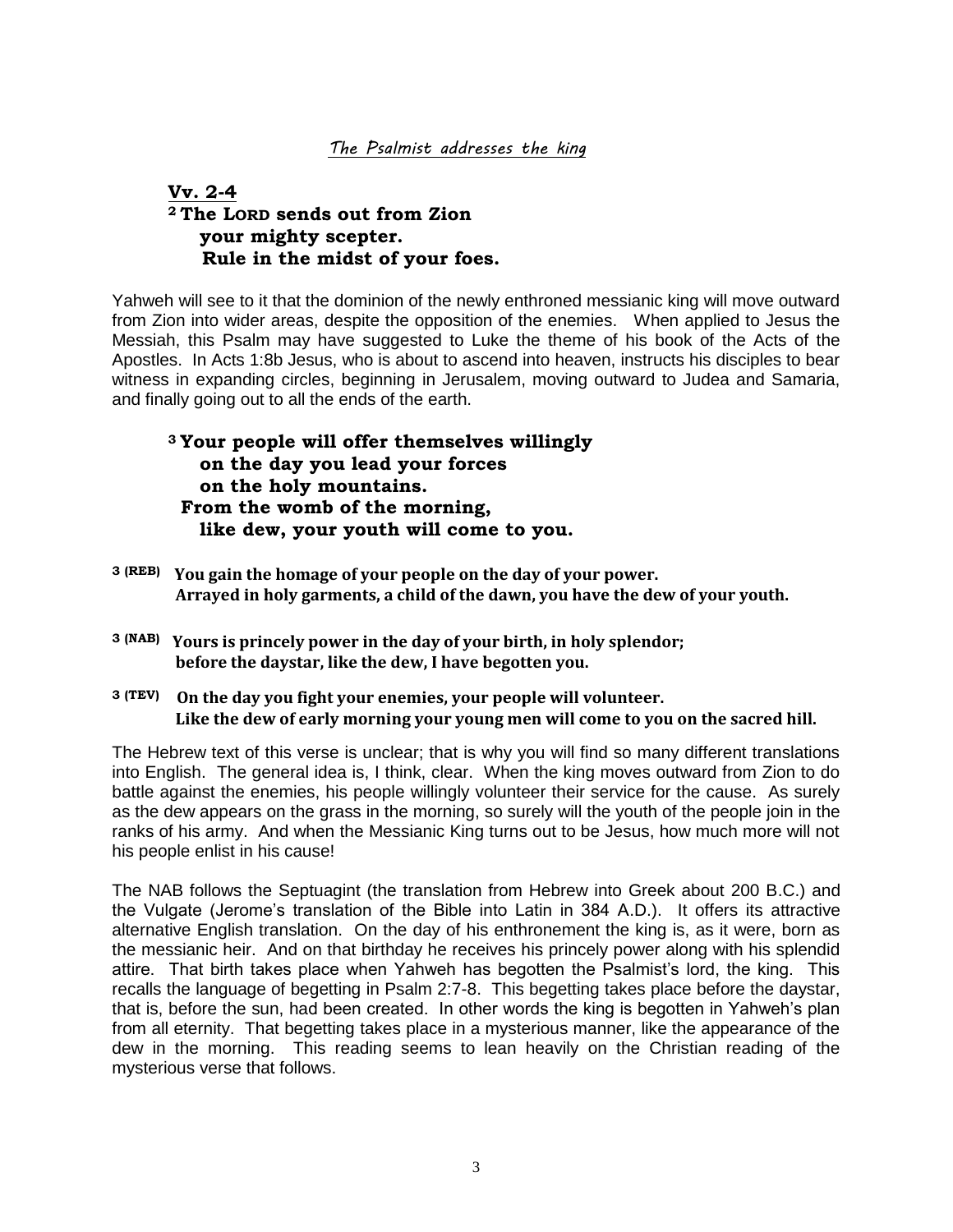### **<sup>4</sup>The LORD has sworn and will not change his mind, "You are a priest forever according to the order of Melchizedek."**

The background for this verse is Genesis 14:17ff. Abram (later Abraham), who lived sometime between 2000 and 1750 B.C., came home victorious from a battle to rescue his nephew Lot from capture by a hostile coalition of local chieftains. Abram was then met by Melchizedek, who puts in this cameo appearance in the Bible. Nothing more is known of Melchizedek than the three things that are said of him in these few verses. First, he is identified as the king of Salem (=peace), an early pre-Israelite Canaanite settlement on the site that David much later (around 1000 B.C.) chose to be his capital, and that he then named Jerusalem. As king of Salem, Melchizedek was known as the king of peace. Second, although he was a king he was also a priest of God Most High. While it was not unusual for early Canaanite kings to be such priestkings, that was not the case in Israel. In Israel, though kings did occupy a mediatorial role between Yahweh and the People of God, the sacrifices and the worship were conducted by a separate order, the tribe of Levi. (David and the Davidic kings were from the tribe of Judah.) And third, as a priest-king he served Abram bread and wine, blessed him, and received a tithe of his booty.

What precisely David and/or his successors were authorized to do as priests is not clear. But it is clear that, if they were to be priests, they could not be priests according to the Torah's regulations for the priesthood. Moses and his brother Aaron were both descended from the tribe of Levi (Exodus 6:16). And by divine ordinance the first priest was to be Aaron, of the tribe of Levi, and his sons after him (Exodus 28; 40:12-15). Thus, if David, descended from Judah, was to be a priest, it could not be according to the order of Levi. It would have to be another order of priesthood, here referred to as the order of Melchizedek. This Psalm has Yahweh himself installing the Davidic king into this priesthood, and installing him with an irrevocable oath. In addition, Yahweh installs the king as a Melchizedekian priest "forever." At the time of David "forever" would have meant "for life." The perpetual continuation of the Melchizedekian priesthood would take place through the person of the Davidic successor to the throne. Only later, when Israel learned about a life after death and an eternity that surrounded time would the phrase come go be understood as forever in the sense of everlastingly imperishable.

When after 586 B.C. Israel and Judah no longer had kings, this Psalm was understood with reference to the coming king who would restore the Jews to their hoped for glory. In other words, the king of the Psalm was understood to be the coming everlasting Messiah, who would rule enthroned in glory forever and not just for the rest of his life. And so Jesus also seems to have understood it.

The most extended development of the idea of the Melchizedekian priesthood in the New Testament is found in the Epistle to the Hebrews. This Epistle develops Jesus' Messianic office as that of a Priest. Messiah Jesus is a Priest-Messiah. But the priesthood of Jesus is superior to that of the Old Testament Levitical priesthood, because Jesus' priesthood is a Melchizedekian priesthood. Jesus entered into that Melchizedekian priesthood when he rose from death into the death-proof life of the resurrection (Hebrews 6:19-20). The name Melchizedek translates into "king of righteousness;" and his office was that of king of Salem, king of peace. This perfectly describes Jesus, who is our king of righteousness and peace (Hebrews 7:2). Moreover, Melchizedek has neither father nor mother, and he has no descendents; he has neither beginning nor ending. This perfectly describes Jesus, who as the eternal Son of God also has neither beginning nor end (Hebrews 7:3). Furthermore, great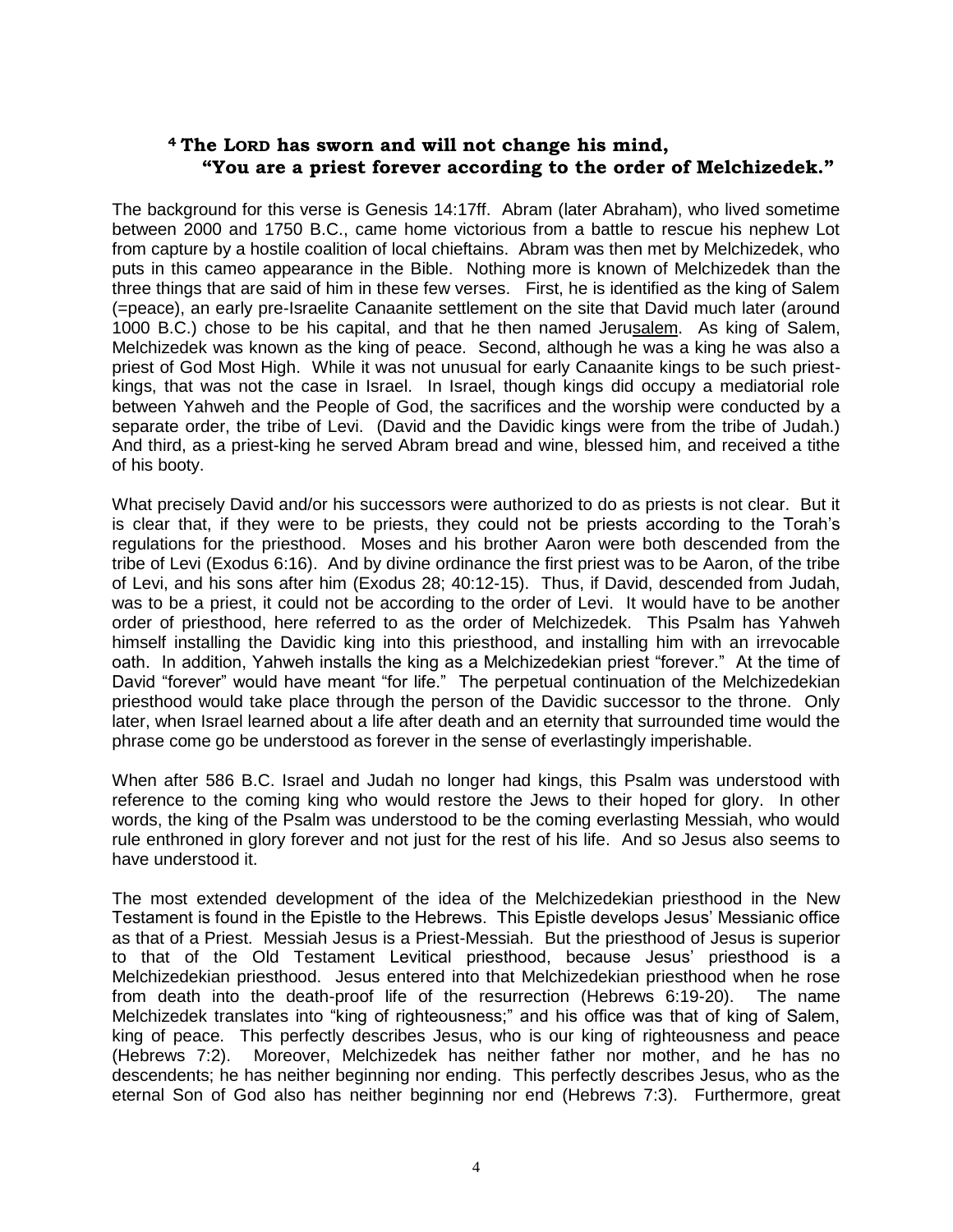father Abraham in giving tithes to Melchizedek acknowledges him to be superior, and thereby also all of Abraham's descendants are declared to be inferior to Melchizedek (Hebrews 7:4-10). The Levitical priesthood and all of its provisions could not produce in us the necessary perfection to give us a living hope for heaven. So there is a new and better priesthood, not according to the order of Aaron, where priests succeeded to the office by the legal entitlement of physical Aaronic descent, but according to the order of Melchizedek, where the Melchizedekian priest comes into office by the power of an indestructible life and on the strength of an oath of God (Hebrews 7:11-22). Old Testament priests continually needed to be replaced, because they all died; but the great Melchizedekian priest, risen from the dead, holds his priesthood forever. Hence "he is able for all time to save those who draw near to God through him, since he always lives to make intercession for them" (Hebrews 7:25). The old priesthood had to always to offer daily sacrifices, first for their own sins and them for the sins of the people; but the great Melchizedekian priest did this only once when he offered up himself, once and for all (Hebrews 7:27).

## *The Psalmist addresses Yahweh*

### **Vv. 5-7**

**<sup>5</sup> The Lord** (the messianic king) **is at your** (Yahweh's) **right hand; he will shatter kings on the day of his wrath. <sup>6</sup> He will execute judgment among the nations, filling them with corpses; he will shatter heads over the wide earth.** 

The Psalmist here speaks about the king to Yahweh. In the confidence that comes from trusting the divine promise the Psalmist is certain that the king will successfully carry out his mission as Yahweh's appointed deputy on earth to gain victory over the enemies, both God's and therefore his own.

### **7a He will drink from the stream by** (alongside) **the** (appointed) **path; 7b therefore he will lift up his head.**

This verse is easily enough translated, but it is hard to understand how this fits in with the earlier verses of this Psalm. In verse 7b "to lift up one's head" is a posture of victory. The verse says that the king will lift up his head because he drinks from the stream. Are we to think here of a literal steam from which he literally drinks? Or is this perhaps a poetic image? I think of it figuratively: because the Messianic king drinks humbly and deeply from the stream of God's promised aid, he will therefore lift up his head in final victory. It is the Psalmist's concluding confession of faith in the sworn promises of God.

### **The Prayer from the LBW to accompany Psalm 110:**

Almighty God, make known in every place the perfect offering of your Son, the eternal high priest of the new Jerusalem, and so consecrate all nations to be your holy people, that the kingdom of Christ, your anointed one, may come in its fullness; and to you, Father, Son, and Holy Spirit, be all honor and praise now and forever. Amen.